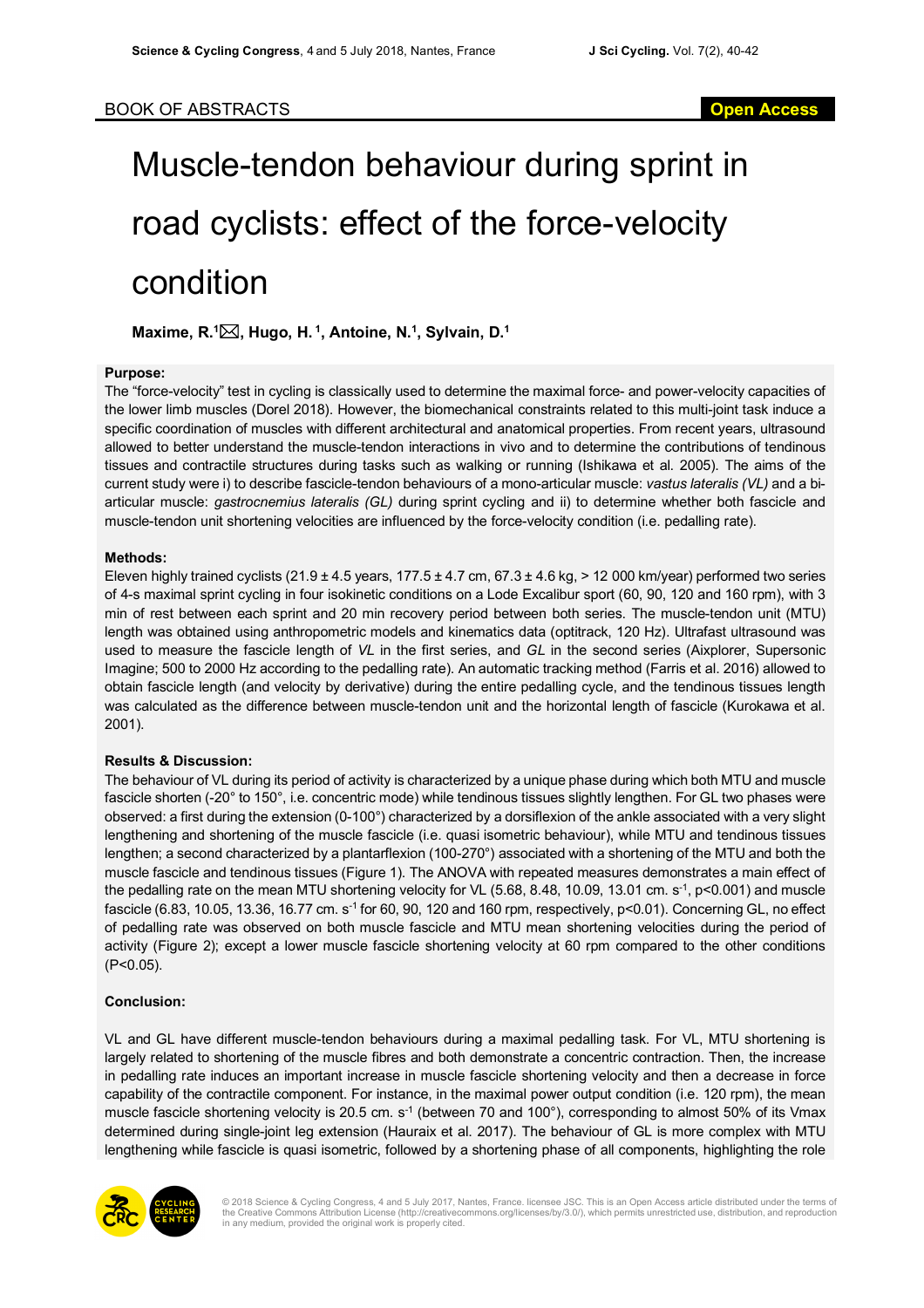of tendinous tissues (i.e. elastic energy storage-release process). Interestingly, this quasi isometric behaviour may not be influenced by pedalling rate. This is explained by the decrease in the ankle range of motion and length change of the fascicle at high pedalling rates, which can be interpreted as a strategy to limit the increase in shortening velocity and continue to transmit the force to the pedal. These findings have important consequences to better understand the knee and ankle muscle-tendon behaviours during cycling and can help us in orientating strength training routines for cyclists.



Figure 1. Length changes of fascicle ( ), muscle-tendon unit ( ), and tendinous tissues ( ) of VL and GL as a function of crank position ( $0^\circ$  = crank up) during the sprint at 120 rpm. Blue area represents the period of activity of each muscle.





#### **References:**

- 1. Dorel et al., 2018. Mechanical Effectiveness and Coordination: New Insights into Sprint Cycling Performance. Biomechanics of training and testing.
- 2. Farris, D. J., & Lichtwark, G. A. (2016). UltraTrack: Software for semi-automated tracking of muscle fascicles in sequences of B-mode ultrasound images. *Computer methods and programs in biomedicine*, *128*, 111-118. Hauraix, H., Dorel, S., Rabita, G., Guilhem, G., & Nordez, A. (2017). Muscle fascicle shortening behaviour of vastus lateralis during a maximal force–velocity test. *European journal of applied physiology*, *117*(2), 289-299.
- 3. Ishikawa, M., Niemela, E., & Komi, P. V. (2005). Interaction between fascicle and tendinous tissues in shortcontact stretch-shortening cycle exercise with varying eccentric intensities. *Journal of Applied Physiology*, *99*(1), 217-223.
- 4. Kurokawa, S., Fukunaga, T., & Fukashiro, S. (2001). Behavior of fascicles and tendinous structures of human gastrocnemius during vertical jumping. *Journal of Applied Physiology*, *90*(4), 1349-1358.